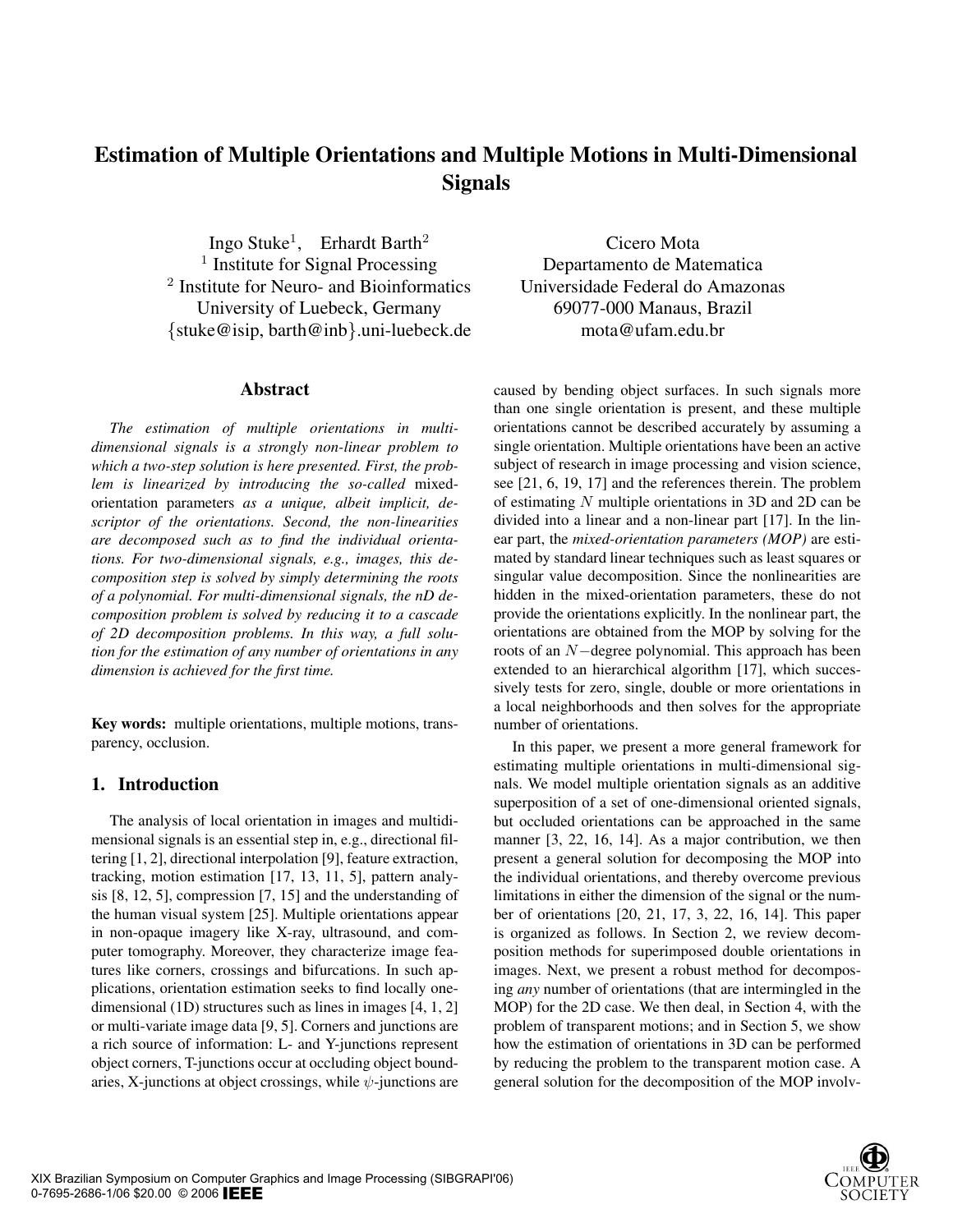ing *any* number of orientations in spaces of *arbitrary* numbers of dimensions is presented in Section 6. The solution is obtained by transforming the general case of multiple orientations in multi-dimensional signals to a cascade of decomposition problems for the 2D case. Finally, in Section 7, we present some applications of the technique both for the analysis of orientations in images and the estimation of multiple motions.

#### **2. Estimation of two orientations in 2D**

We start with one special case of orientations in 2D, namely the problem of estimating the velocities of overlaid one-dimensional waves.

*One-dimensional motion.* Consider a wave  $g : \mathbb{R} \to \mathbb{R}$ moving with constant velocity v. At each position in spacetime, we can observe the value  $f(x, t) = g(x - tv)$ . We wish to determine the velocity of propagation  $v$ . The hypothesis of constant velocity is equivalent to the property that the observed space-time signal  $f : \mathbb{R} \times \mathbb{R} \to \mathbb{R}$  is constant along the lines  $x - tv = a$ . By taking derivatives, we find the well known *flux equation*  $vf_x + f_t = 0$ , where  $f_x, f_t$  are the partial derivatives of f. From the flux equation, the velocity can easily be estimated.

Now consider two waves  $g_1, g_2$  simultaneously propagating with constant velocities  $u$  and  $v$ . The observed signal is, therefore,  $f(x, t) = g_1(x - tu) + g_2(x - tv)$ . i.e., the overlaid superposition of two single oriented patterns in space time. The constraint equation for the velocities becomes

$$
uvf_{xx} + (u+v)f_{xt} + f_{tt} = 0.
$$
 (1)

Equation (1) is non-linear in the motion parameters themselves, but linear in the so-called *mixed motion parameters* (MMP):  $c_{xx} = uv$ ,  $c_{xt} = u + v$ ,  $c_{tt} = 1$ , which, therefore, can be estimated by standard linear techniques. Once the MMP are known, the velocities can be recovered as the roots of  $Q_2(z) \equiv (z-u)(z-v) = z^2 - c_{xt}z + c_{xx}$ . The generalization of this approach to the case of  $N$  overlaid waves is straightforward.

*Multiple orientations in images.* An image  $f : \mathbb{R}^2 \to \mathbb{R}$  is said to be oriented along the direction  $\bf{u}$  in a region  $\Omega$  if

$$
f(\mathbf{x}) = f(\mathbf{x} + s\mathbf{u})
$$
 (2)

 $\forall x, x + su \in \Omega$ . Two collinear vectors u, v can represent the same orientation. A unit vector  $\mathbf{u} = (\cos \theta, \sin \theta)^T$ describes the orientation of  $f(\mathbf{x})$  by the angle  $\theta$ , which is conventionally restricted to lie in the interval  $(-\pi/2, \pi/2]$ . Equation 2 is equivalent to the following constraint that is valid within  $\Omega$ , [24, 5, 12].

$$
\frac{\partial f}{\partial \mathbf{u}} = 0. \tag{3}
$$



**Figure 1. Synthetic examples: (a) T-junction, (b) region with superimposed orientations; (c) X-junction, (d) estimated orientations. Real example: (e) X-Ray image of rubber product, (f) single and double orientations superimposed.**

Double-oriented patterns can be modeled by

$$
f(\mathbf{x}) = g_1(\mathbf{x}) + g_2(\mathbf{x}).\tag{4}
$$

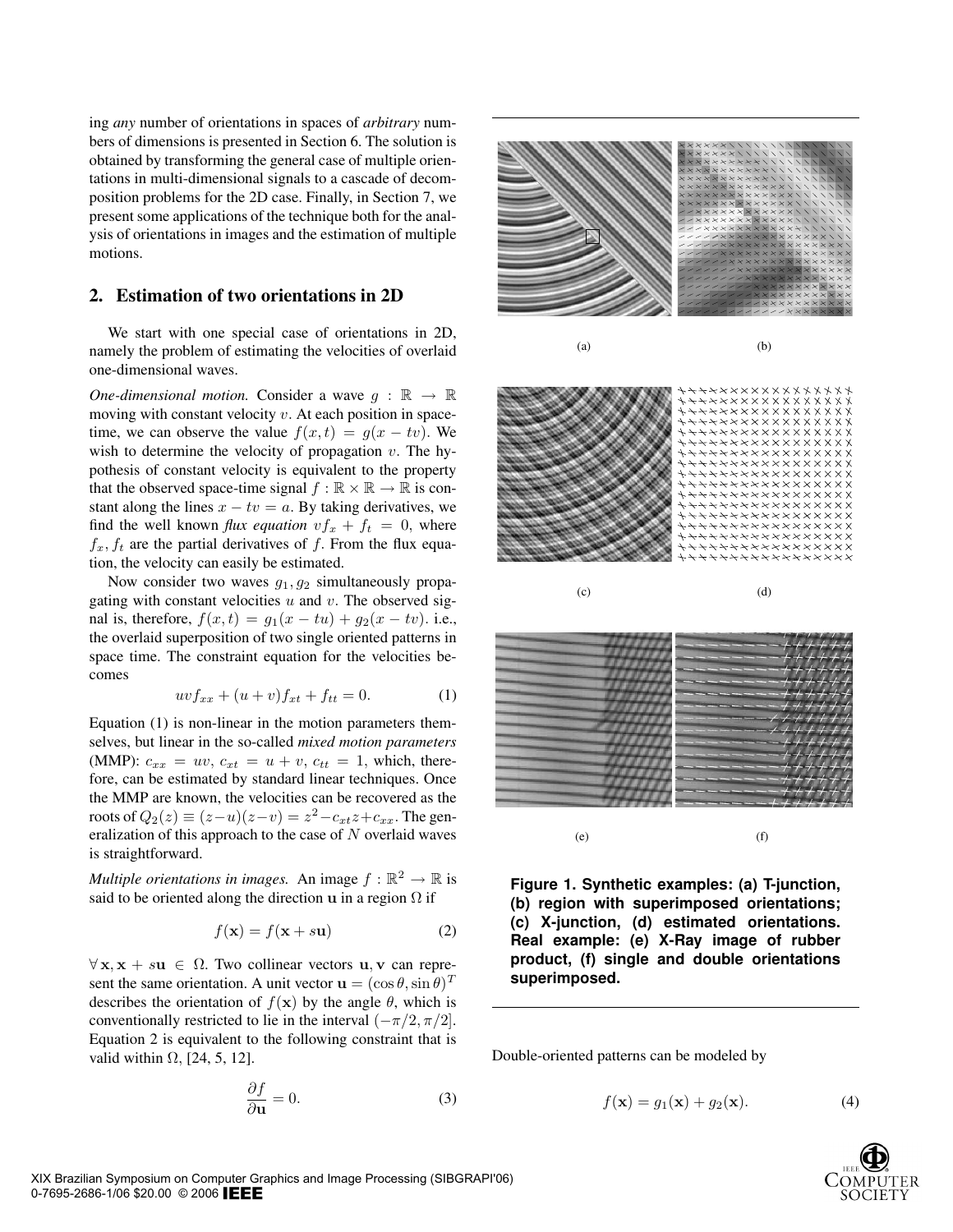Since the two components  $g_1$  and  $g_2$  are assumed to be ideally oriented in the directions  $\mathbf{u} = (u_x, u_y)^T$  and  $\mathbf{v} =$  $(v_x, v_y)^T$  respectively, both components obey Equation (3). Therefore, the composite image  $f(x)$  satisfies the nonlinear equation

$$
\frac{\partial^2 f}{\partial \mathbf{u} \partial \mathbf{v}} = c_{xx} f_{xx} + c_{xy} f_{xy} + c_{yy} f_{yy} = 0, \qquad (5)
$$

where the nonlinearities are hidden in the *mixed-orientation parameters (MOP)*

$$
c_{xx} = u_x v_x
$$
,  $c_{xy} = u_x v_y + u_y v_x$  and  $c_{yy} = u_y v_y$ . (6)

As shown in [17], the mixed-orientation parameters can be estimated from Equation (5) with a least-squares approach. The resulting mixed-orientation parameter vector  $\mathbf{c} = (c_{xx}, c_{xy}, c_{yy})^T$  is an unambiguous descriptors of double orientation neighborhoods, thus providing a feature that could be used, e.g., for tracking. The MOP vector, however, does not explicitly provide the orientations. In the following, we review different approaches to decompose the MOP into the orientations.

*MOP decomposition by normalization.* A simple way to decompose the MOP into the orientation components assumes that  $u_x = v_x = 1$  ( $c_{xx} = 1$ ). This can be enforced by dividing all mixed-orientation parameters by  $c_{xx}$  as long as  $c_{xx} \neq 0$ . (In case of  $c_{xx} = 0$  we set  $\mathbf{u} = (1, 0)$  and the problem reduces to the one orientation case [22]). With the above assumption, Equation (6) becomes

$$
c_{xx} = 1
$$
,  $c_{xy} = u_y + v_y$  and  $c_{yy} = u_y v_y$ , (7)

and the  $y$ -components of the orientation vectors  $u$  and  $v$  are obtained as the roots of the polynomial

$$
Q_2(z) = (z - u_y)(z - v_y) = z^2 - c_{xy}z + c_{yy}.
$$
 (8)

This approach has two main drawbacks: (i) we have to choose a threshold parameter to decide whether  $c_{xx} = 0$ , and (ii) unnecessary errors are introduced in the estimates if  $c_{xx}$  is small because either  $u_x$  or  $v_x$  is close to zero. However, the approach can easily be extended to the general case of more that two orientations in images as shown in [18].

*Rotation of the coordinate system.* Alternatively, we can deal with the case  $c_{xx} = c_{yy} = 0$  by rotating the coordinate system with a randomly chosen rotation matrix R. The MOP can be represented as the symmetric 2-tensor [20, 10, 14]

$$
\mathbf{C} = \frac{1}{2} (\mathbf{u} \otimes \mathbf{v} + \mathbf{v} \otimes \mathbf{u}) = \begin{pmatrix} c_{xx} & c_{xy}/2 \\ c_{xy}/2 & c_{yy} \end{pmatrix} . \quad (9)
$$

A transformation of the coordinate system, say  $x' = Rx$ , yields

$$
\mathbf{C}' = \mathbf{R} \mathbf{C} \mathbf{R}^T \tag{10}
$$

as the tensor representation of the MOP in the new coordinate system. Fortunately, because  $c_{xx} \neq 0$  and  $c_{yy} \neq 0$ in almost every coordinate system, we can always find an appropriate system for solving the decomposition problem. Note that this procedure is applicable for improving the estimates in cases where  $c_{xx}$  is small.

*Decomposition matrix.* An alternative decomposition method which circumvents the above difficulties [3, 16] without any further exceptions determines the orientation vectors as the rows and columns of the tensor

$$
\mathbf{u} \otimes \mathbf{v} = \begin{pmatrix} u_x v_x & u_x v_y \\ u_y v_x & u_y v_y \end{pmatrix} = \begin{pmatrix} c_{xx} & z_1 \\ z_2 & c_{yy} \end{pmatrix} . \tag{11}
$$

The unknown matrix elements  $z_1$  and  $z_2$  are obtained as the roots of the polynomial

$$
Q_2(z) = z^2 - c_{xy}z + c_{xx}c_{yy}
$$
 (12)

and thus, the desired (yet not normalized) orientation vectors are given by

$$
\mathbf{u} = (c_{xx}, z_2)^T = (z_1, c_{yy})^T \n\mathbf{v} = (c_{xx}, z_1)^T = (z_2, c_{yy})^T.
$$
\n(13)

*Eigensystem-based decomposition.* Alternatively, it is possible to decompose the MOP by an eigensystem analysis of the symmetric 2-tensor in Equation (9) [20, 10]. Denoting the eigenvalues of C by  $\lambda_1$  and  $-\lambda_2$  and the corresponding eigenvectors by  $e_1$  and  $e_2$ , the (again not normalized) orientations vectors are given by

$$
\mathbf{u} = \sqrt{\lambda_1} \mathbf{e}_1 + \sqrt{\lambda_2} \mathbf{e}_2
$$
  

$$
\mathbf{v} = \sqrt{\lambda_1} \mathbf{e}_1 - \sqrt{\lambda_2} \mathbf{e}_2
$$
 (14)

Note that this decomposition method is more general because it can also be used to solve the decomposition problem of double oriented higher dimensional signals [21, 16].

# **3. Generalization of MOP decomposition in 2D**

Here we present a robust way for finding the orientation parameters that does not require a threshold.

## **3.1. The case of 3 orientations**

First, we demonstrate the general idea for the decomposition for the case of three orientations. In this case the observed signal is modeled as

$$
f(\mathbf{x}) = g_1(\mathbf{x}) + g_2(\mathbf{x}) + g_3(\mathbf{x}) \tag{15}
$$

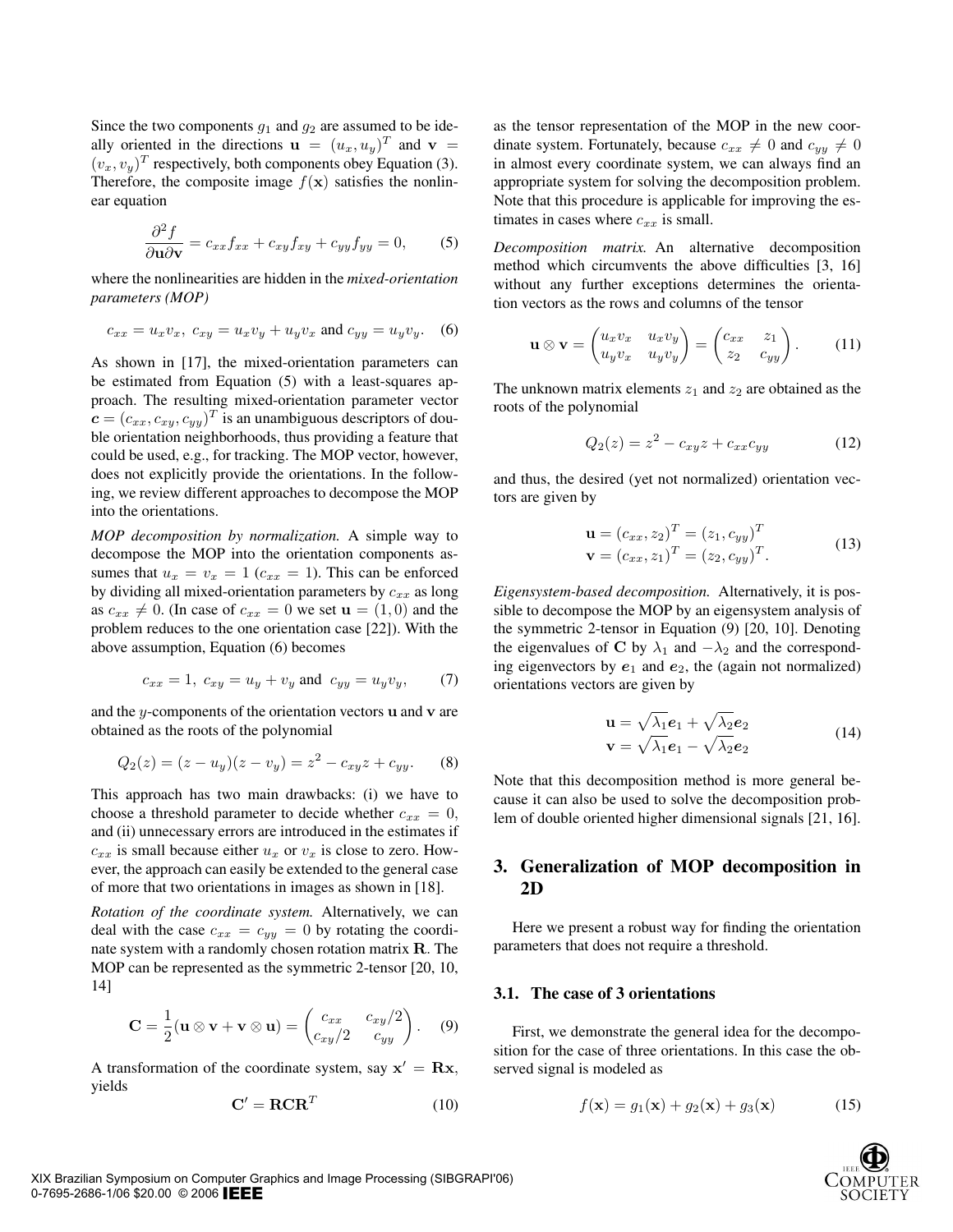where  $g_1, g_2, g_3$  have orientations  $\mathbf{u}, \mathbf{v}, \mathbf{w}$ . The MOP are given by

$$
c_{xxx} = u_x v_x w_x
$$
  
\n
$$
c_{xxy} = u_x v_x w_y + u_x v_y w_x + u_y v_x w_x
$$
  
\n
$$
c_{xyy} = u_x v_y w_y + u_y v_x w_y + u_y v_y w_x
$$
  
\n
$$
c_{yyyy} = u_y v_y w_y
$$
\n(16)

Note that if one of the vectors is known, say w, the problem reduces to the problem of separating two orientations. In fact,

$$
c_{xxx} = c_{xx} w_x
$$
  
\n
$$
c_{xxy} = c_{xx} w_y + c_{xy} w_x
$$
  
\n
$$
c_{xyy} = c_{xy} w_y + c_{yy} w_x
$$
  
\n
$$
c_{yyy} = c_{yy} w_y
$$
\n(17)

Note that the matrix B defined by the coefficients in the right-hand side of the system of equations above is band diagonal with the two main diagonals formed by shifted repetitions of w. Therefore, B has full rank, since w is a nonzero vector. Thus,  $\mathbf{c}_2 = (c_{xx}, c_{xy}, c_{yy})$  can be recovered, at least by least squares or singular value decomposition. Once we have  $c_2$ , the MOP can be separated either by repeating the above reduction scheme or by one of the methods discussed in Section 2.

Now we proceed to show how one of the orientation vectors needed in the reduction step can be determined. By inspecting the first two equations in (16), we note that the problem is essentially solved if we can determine  $a =$  $u_xv_xw_y$ ,  $b = u_xv_yw_x$ , and  $c = u_yv_xw_x$  since

$$
(c_{xxx}, a) = u_x v_x \mathbf{w}
$$
  
\n
$$
(c_{xxx}, b) = u_x w_x \mathbf{v}
$$
  
\n
$$
(c_{xxx}, c) = v_x w_x \mathbf{u}
$$
\n(18)

To find w, for example, we normalize  $(c_{xxx}, a)$  to unit length. This procedure removes the scaling factor  $u_xv_x$ . To find  $a, b, c$ , we build a polynomial having those numbers as roots. If

$$
Q(z) \equiv (z-a)(z-b)(z-c) \equiv z^3 - A_2 z^2 + A_1 z - A_0
$$
 (19)

then

$$
A_2 = c_{xxy} \t A_1 = c_{xyy}c_{xxx} \t A_0 = c_{yyy}c_{xxx}^2. \t (20)
$$

The three vectors in Equation (18) are the desired orientations, unless one of the orientations is parallel to the y–axis, i.e.,  $c_{xxx} = 0$ , and all three represent the orientation  $\mathbf{w} = (0, 1)$ . For two orientations close to the y−axis, the three numbers  $u_xv_x$ ,  $u_xw_x$ ,  $v_xw_x$  may actually be small and therefore lead to unreliable estimates. To account for this problem, we compute the vectors

$$
u_y v_y \mathbf{w}, \quad u_y w_y \mathbf{v}, \quad v_y w_y \mathbf{u} \tag{21}
$$

by using the two last equations in (16). Now, at least one of the six vectors is reliable since small  $u_x$ ,  $v_x$  will produce a large  $u<sub>y</sub>v<sub>y</sub>$ . We choose the largest vector, assign it to w and solve Equation (17). The generalization for  $N$  orientations is straightforward as will be shown in the next section.

#### **3.2. The general case of N orientations in 2D**

In this, case the observed signal is modeled as

$$
f(\mathbf{x}) = g_1(\mathbf{x}) + \dots + g_N(\mathbf{x})
$$
 (22)

where  $g_1, \ldots, g_N$  have orientations

$$
\mathbf{u}_1 = (u_{1x}, u_{1y}), \dots, \mathbf{u}_N = (u_{Nx}, u_{Ny}), \quad (23)
$$

respectively. Let  $u_{\mathbf{x}j} = \prod_{i \neq j} u_{i\,x}$ , and  $a_j = u_{j\,y} u_{\mathbf{x}j}$ , for  $j = 1, \ldots, N$ , i.e.,

$$
c_{x\cdots xy} = a_N + a_{N-1} + \cdots + a_1. \tag{24}
$$

The polynomial

$$
Q(z) = zN - AN-1zN-1 + \dots + (-1)N A0, \quad (25)
$$

that has the parameters  $a_i$  as roots, must have the coefficients

$$
A_{N-1} = c_{x \cdots xy}
$$
  
\n
$$
A_{N-2} = c_{x \cdots yy} c_{x \cdots x}
$$
  
\n
$$
\vdots
$$
  
\n
$$
A_0 = c_{y \cdots y} c_{x \cdots x}^{N-1}.
$$
\n(26)

Solving for the roots of  $Q_N(z)$ , we find, for each j,

$$
(c_{x\cdots x}, a_j) = u_{\mathbf{x} j} \mathbf{u}_j \tag{27}
$$

and similarly we find

$$
u_{\mathbf{y}\,j}\mathbf{u}_{j}.\tag{28}
$$

The hypothesis that the orientations are pairwise distinct assures that at least one  $u_{\mathbf{x}j}$  is non-zero (the same holds for  $u_{y,i}$ ). As in the case of three orientations, we choose as  $u_N$ , the largest of the  $2N$  candidates in Equations (27) and (28).

The procedure does not need any threshold parameters. Nevertheless, to accelerate the separation, we may choose to threshold  $|c_{x\cdots x}|$  by some parameter  $\epsilon$  as follows. We suppose  $|c_{x\cdots x}| \ge |c_{y\cdots y}|$  (and reorder the axes if necessary). If  $|c_{x\cdots x}| \geq \epsilon$ , all the orientations are obtained from Equation (27). Otherwise we assign to  $\mathbf{u}_N$  the largest vector in Equation (27), and reduce the problem by one orientation. By doing so we avoid any fine tuning of threshold parameters. In the next sections, we will describe a particular case of multiple orientations in 3D. The solution in this particular case will then lead to a general solution in 3D.

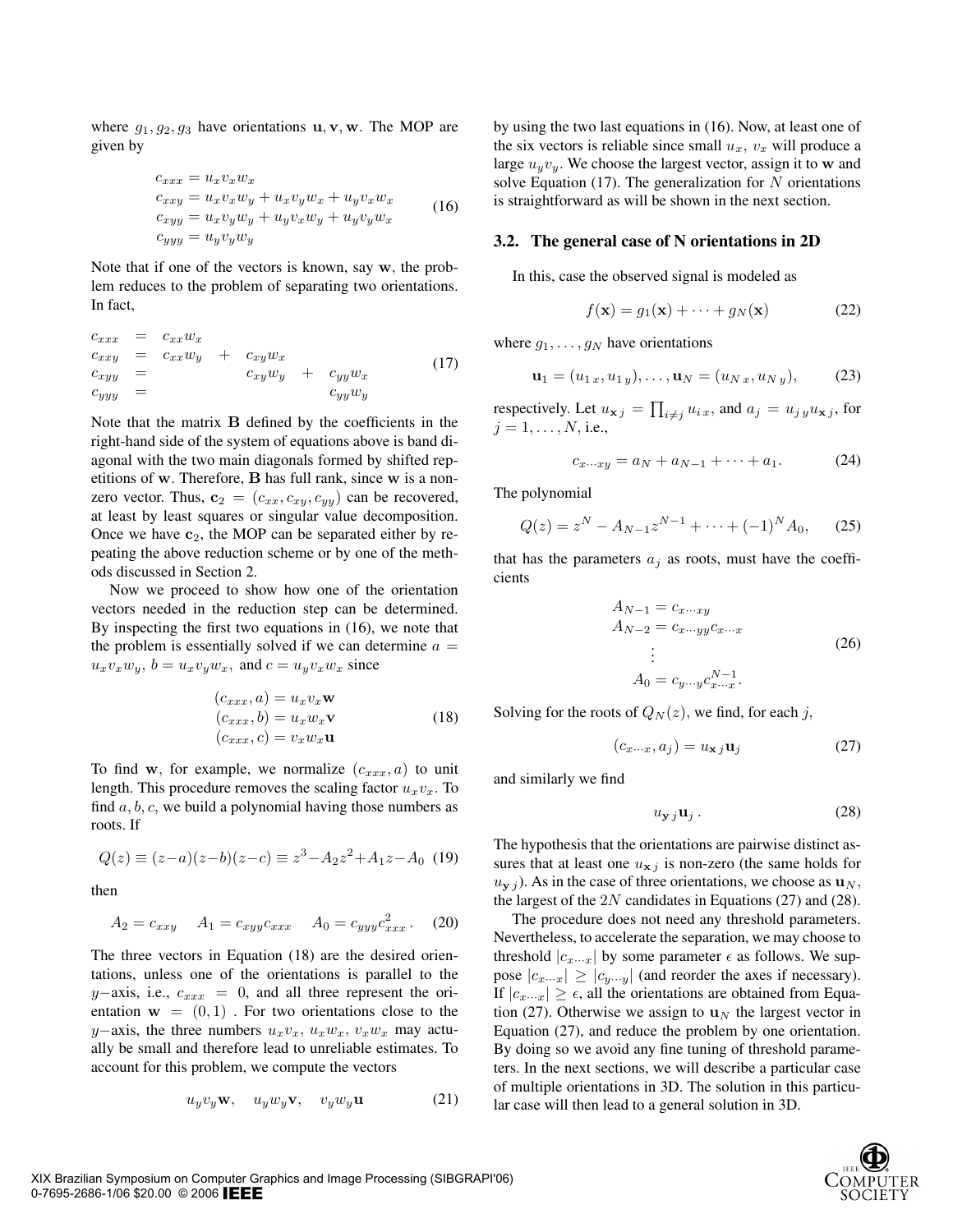

**Figure 2. A real example of multiple transparent motion estimation: the Mona Lisa sequence.**

# **4. Multiple motions and mixed-motion parameters in 3D**

We model two additive superimposed motions by

$$
f(\mathbf{x},t) = g_1(\mathbf{x} - t\mathbf{u}) + g_2(\mathbf{x} - t\mathbf{v}),
$$
 (29)

with the time variable t. The layers  $g_1(\mathbf{x})$  and  $g_2(\mathbf{x})$ are moving with the velocities  $\mathbf{u} = (u_x, u_y)^T$  and  $\mathbf{v} = (v_x, v_y)^T$ , respectively. The sequences  $g_1(\mathbf{x} - t\mathbf{u})$  and  $g_2(\mathbf{x} - t\mathbf{v})$  satisfy the optical flow constraints

$$
\frac{\mathrm{d}}{\mathrm{d}t}g_1(\mathbf{x} - t\mathbf{u}) = \hat{\mathbf{u}} \cdot \nabla g_1 = 0
$$
\n
$$
\frac{\mathrm{d}}{\mathrm{d}t}g_2(\mathbf{x} - t\mathbf{v}) = \hat{\mathbf{v}} \cdot \nabla g_2 = 0,
$$
\n(30)

where  $\nabla = (\partial_x, \partial_y, \partial_t)$  is the gradient operator and  $\hat{\mathbf{u}} =$  $(u_x, u_y, 1)^T$  and  $\hat{\mathbf{v}} = (v_x, v_y, 1)^T$  are three-dimensional space-time orientation vectors. These equations state that the gray levels remain unchanged along the trajectories of motion. Thus, the directional derivative in direction of motion must vanish. Evidently, motion analysis is a particular case of orientation estimation in three dimensional space with the additional constraint that the temporal components  $u_t = v_t = 1$ . As in Equation (5),  $f(\mathbf{x}, t)$  satisfies the constraint

$$
\frac{\partial^2 f}{\partial \hat{\mathbf{u}} \partial \hat{\mathbf{v}}} = c_{xx} f_{xx} + c_{xy} f_{xy} + c_{xt} f_{xt} \n+ c_{yy} f_{yy} + c_{yt} f_{yt} + c_{tt} f_{tt} = 0, \quad (31)
$$

with the *mixed-motion parameters (MMP)*

$$
c_{xx} = u_x v_x, c_{yy} = u_y v_y, c_{xy} = (u_x v_y + u_y v_x)
$$
  

$$
c_{xt} = (u_x + v_x), c_{yt} = (u_y + v_y), c_{tt} = 1.
$$
 (32)

In order to estimate the mixed-motion parameters we can choose one of the methods proposed in [17, 23]. Then the nonlinear problem is solved by decomposing the MMP into the individual motion components.

*Decomposition with complex polynomials.* A general solution for an arbitrary number of superimposed motions was proposed in [17]. We now sketch the idea for the case of only two motions. The interpretation of motion vectors as complex numbers  $\mathbf{v} = v_x + iv_y$  allows to determine the motion vectors as the roots of the complex polynomial

$$
Q(z) = (z - \mathbf{u})(z - \mathbf{v}) = z^2 - (c_{xt} - ic_{yt})z + (c_{xx} - c_{yy} + ic_{xy}),
$$
 (33)

whose coefficients are expressed in terms of the MOP. In the next section we will show how multiple orientations in 3D can be projected to multiple motions and thus be decomposed according to Equation (33).

# **5. Decomposition of the mixed-orientation parameters in 3D**

The model for multiple oriented signals in 3D is the same as in Equation (22), except that now  $x$  and the  $u$ 's belong to the three-dimensional space.

*Transforming the MOP to the MMP.* We will first reduce the problem of decomposing the  $N$  mixed orientations in the MOP into an equivalent problem of separating  $N$  mixed motion vectors in the MMP. For simplicity we first consider the case of two orientations  $N = 2$ . By setting  $\mathbf{u} = \mathbf{u}_1$  and  $v = u_2$ , the equations for the MOP are

$$
c_{xx} = u_x v_x
$$
  
\n
$$
c_{xy} = u_x v_y + u_y v_x
$$
  
\n
$$
c_{yy} = u_y v_y
$$
  
\n
$$
c_{xt} = u_x v_t + u_t v_x
$$
  
\n
$$
c_{yt} = u_y v_t + u_t v_y
$$
  
\n
$$
c_{tt} = u_t v_t.
$$
\n(34)

First, we reorder the axes to assure  $|c_{tt}| \ge |c_{jj}|$ ,  $j = x, y$ . We have  $c_{tt} \neq 0$  if and only if  $u_t v_t \neq 0$ . In this case, we set  $u_t = v_t = 1$ , and System (34) reduces to System (32),

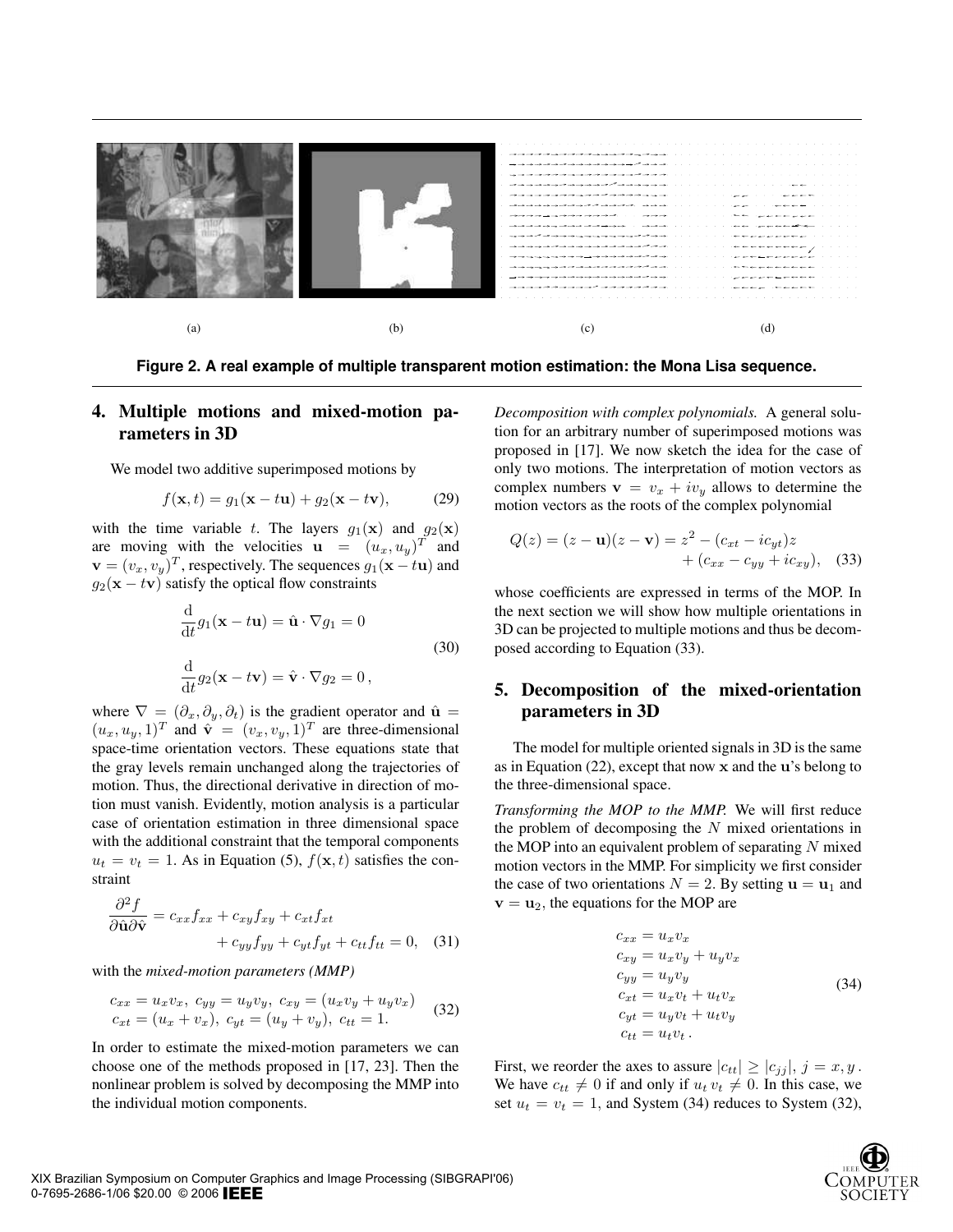which is MMP for two motions. Therefore, the orientations can be separated by solving a second degree complex polynomial. If  $c_{tt} = 0$ , we simply apply a random rotation to the coordinate system, such that the MOP transform accordingly. It follows that in the new coordinate system  $(x', y', t')$ we have  $c_{t't'} \neq 0$ . The generalization for *any* number or orientations is straightforward.

*Projection in 2D.* We will present another approach for the separation of two orientations in 3D, which will lead to the general solution for any number of orientations in any dimension. Equation (34) reveals that by considering the pairs  $(x, y)$ ,  $(y, t)$  and  $(x, t)$ , the problem of finding two orientations in 3D can be split into three problems of finding two orientations in 2D :

$$
c_{xx} = u_x v_x
$$
  
\n
$$
c_{xy} = u_x v_y + u_y v_x
$$
  
\n
$$
c_{yy} = u_y v_y,
$$
\n(35)

$$
c_{yy} = u_y v_y
$$
  
\n
$$
c_{yt} = u_y v_t + u_t v_y
$$
  
\n
$$
c_{tt} = u_t v_t,
$$
\n(36)

and

$$
c_{xx} = u_x v_x
$$
  
\n
$$
c_{xt} = u_x v_t + u_t v_x
$$
  
\n
$$
c_{tt} = u_t v_t.
$$
\n(37)

Now, we can benefit from one of the decomposition techniques discussed in Sections 2 and 3 to obtain three pairs of (unnormalized) vectors

$$
\alpha_t \mathbf{u}_t = (u_x, u_y, 0) \text{ and } \alpha_t \mathbf{v}_t = (v_x, v_y, 0) \quad (38)
$$

and

$$
\alpha_x \mathbf{m}_x = (0, m_y, m_t) \text{ and } \alpha_x \mathbf{n}_x = (0, n_y, n_t) \quad (39)
$$

We could now use the middle equation in (37) to find the correspondence, but instead, we proceed to obtain the geometrical insight for the general solution by computing

$$
\alpha_y \mathbf{r}_y = (r_y, 0, r_t) \text{ and } \alpha_y \mathbf{s}_y = (s_y, 0, s_t). \tag{40}
$$

We have now found all the projections of the desired orientations onto the coordinate planes  $xy$ ,  $yt$  and  $xt$ . However, we still have an assignment problem to solve: which of the computed 2D vectors are projections of u, and which are projections of v? If we could assume that  $\mathbf{u}_t$ ,  $\mathbf{m}_x$ ,  $\mathbf{r}_y$ are projections of u, we could recover u. This assumption, however, holds if (and only if) the matrix

$$
\begin{pmatrix} u_x & 0 & -r_x \\ -u_y & m_y & 0 \\ 0 & -m_t & r_t \end{pmatrix}
$$
 (41)

is rank deficient. This means that we can recover the orientations by trying all possible combinations of the vectors in Equations (38), (39) and (40) until the matrix becomes rank deficient.

#### **6. Multiple orientations in any dimension**

In what follows  $\mathbf{x} = x_1 \mathbf{e}_1 + \cdots + \mathbf{x}_p \mathbf{e}_p$  is a point in  $\mathbb{R}^p$  and  $\mathbf{u}_1, \dots, \mathbf{u}_N$  are the desired orientations. We compute the following projections of these orientations onto the planes  $x_p x_1, x_j x_{j+1}, j = 1, \ldots, p-1$ :

$$
\mathbf{u}_p^k = u_1^k \mathbf{e}_1 + u_p^k \mathbf{e}_p \n\mathbf{u}_j^k = u_j^k \mathbf{e}_j + u_{j+1}^k \mathbf{e}_{j+1} \quad j = 1, \dots, p-1.
$$
\n(42)

 $k = 1, \ldots, N$  by one the methods discussed in Sections 2 and 3. The sequence of projections  $\mathbf{u}_1^{k(1)}, \dots, \mathbf{u}_p^{k(p)}$  represents the same orientation if and only if the matrix

$$
\begin{pmatrix} u_1^{k(1)} & 0 & \cdots & -u_1^{k(p)} \\ -u_2^{k(1)} & u_1^{k(2)} & \cdots & 0 \\ 0 & -u_2^{k(2)} & \cdots & 0 \\ \vdots & \vdots & & \vdots \\ 0 & 0 & \cdots & u^{k(2)} \end{pmatrix}
$$
 (43)

is rank deficient. We can, therefore, recover all the orientations based on all possible sequences  $\mathbf{u}_j^{k(j)}$ ,  $j = 1, \ldots, p$ .

## **7. Examples**

In this section, we present some application examples for multiple motion and orientation analysis.

Figure 1 shows both synthetic and real examples. Results for orientation estimation at junctions are in the top and middle rows. Panel (a) depicts a T-junction formed by two sinusoidal patterns. The estimated orientations for the marked region are shown in (b) and fit the image orientations well. Panel (c) depicts an example for X-junctions, where two sinusoidal patterns are additively superimposed. The estimated orientations are shown in (d) and comply well with the individual orientations of the patterns. A real example is shown in the bottom row. Panel (e) shows an X-ray projection of a security critical rubber component of a car. Panel (f) depicts the estimated orientation vectors superimposed for every tenth pixel. Note that the estimated orientations fit the orientations in the image well, and we can distinguish between single- and double-oriented regions. To compute the MOP, we used the hierarchical method described in [22] in combination with the decomposition method in Section 2.

Figure 3 shows an example in which up to three motions occur. Three additively superimposed textured stripes are

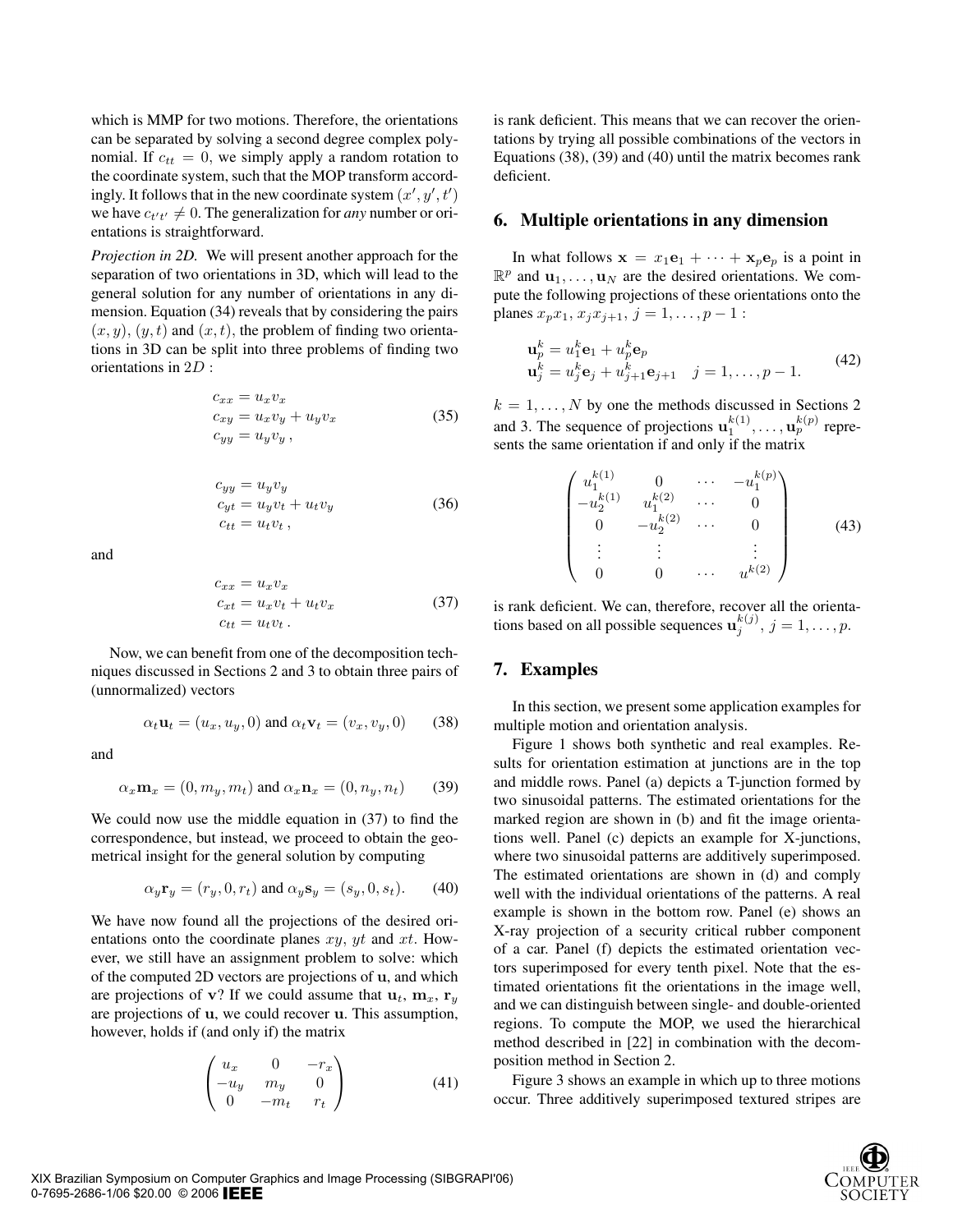moving in this sequence such that the center frame (a) consists of four quadrants with different numbers of motions: one with one, two with two and one with three motions. The arrows in (a) illustrate the number and direction of the motions for each individual quadrant. Image (b) depicts the estimated number of motions for each pixel by a color cod: black means no, dark gray one, gray two and light gray three motions. The white cross marks the true border of the regions. The estimates are blurred across the borders due to an integration window (see [17] for further details). The estimated motion vectors according to section 4 are shown (superimposed) in (c). Finally, in Figure 2 we show a result for the Mona Lisa sequence  $<sup>1</sup>$ . Image (a) depicts one</sup> frame, for which we compute the motion vectors. In this sequence we see the reflection of a box in a glass plate in front of a poster. The box is moving to the left and the poster to the right. In the area of the box, we observe two motions, one for the box and the other for the poster. Panel (b) show the number of estimated motions at each pixel by a color code: black no, gray one and white two. The estimated motion vectors for each layer are shown in (c) and (d), respectively. The MMP were estimated according to the algorithm proposed in [17].

## **8. Summary and Conclusions**

In this paper we derived a general theory for the estimation of multiple orientations in multidimensional signals. We first solved the MOP decomposition problem for any number of orientations in 2D. We then showed how the general nD decomposition problem can be reduced to a cascade of decompositions in 2D. MOP decomposition is obtained by searching for the roots of a polynomial. The degree of the polynomial equals the number of orientations. Hence, in any dimension, the solution is analytical for up to four orientations. For more than four orientations numerical methods are necessary. The signal superposition model applies also for multi-spectral images and occlusions, thus making it applicable to a wide range of problems. Finally, we have shown application examples for multiple motion and multiple orientation analysis in images. However, we expect that our solutions will lead to further new kinds of applications.

# **Acknowledgments**

Work supported by the Deutsche Forschungsgemeinschaft under Ba-1176/7-2 (to E. Barth) and CNPq/FAPEAM (to C. Mota). We thank M. Boehme for comments on the manuscript.



 $(a)$  (b)

(c)



## **References**

- [1] T. Aach and D. Kunz. Anisotropic spectral magnitude estimation filters for noise reduction and image enhancement. In *Proc. IEEE Int. Conf. Image Processing*, pages 335–8, Lausanne, Switzerland, Sept. 16–19, 1996. IEEE Signal Processing Soc.
- [2] T. Aach and D. Kunz. A lapped directional transform for spectral image analysis and its application to restoration and enhancement. *Signal Processing*, 80:2347–64, 2000.
- [3] T. Aach, I. Stuke, C. Mota, and E. Barth. Estimation of multiple local orientations in image signals. In *Proc. IEEE Int. Conf. Acoustics, Speech and Signal Processing*, volume 3, pages 553–6, Montreal, Canada, May 17–21, 2004.
- [4] J. Bigün. Frequency and orientation sensitive texture measures using linear symmetry. *Signal Process.*, 29(1):1–16, 1992.
- [5] J. Bigün, G. H. Granlund, and J. Wiklund. Multidimensional orientation estimation with application to texture anal-



<sup>1</sup> http://www.ks.informatik.uni-kiel.de/˜wy/motiondemo.html